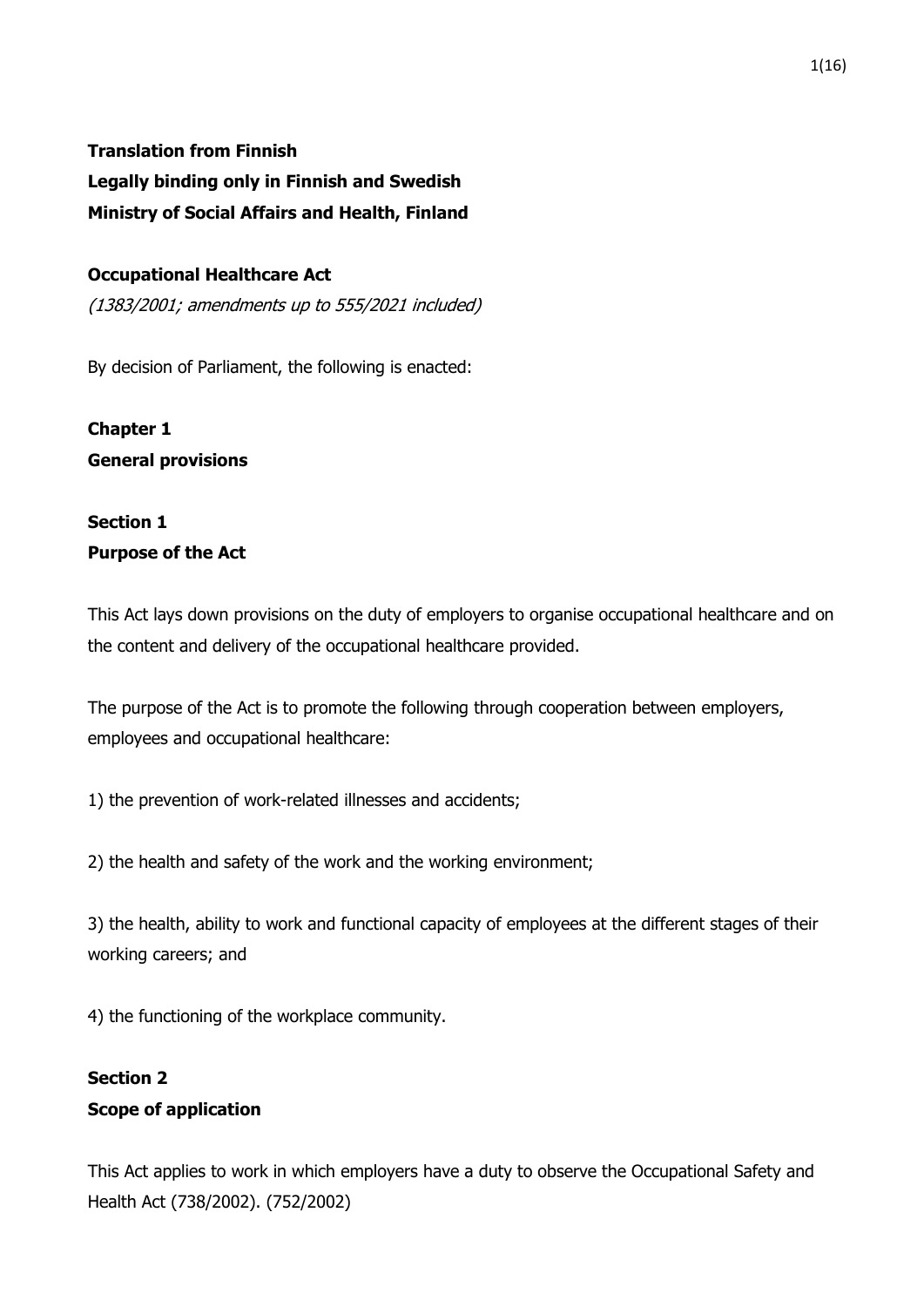The organisation of occupational healthcare by entrepreneurs and other self-employed persons shall comply with the provisions of this Act as applicable.

Under chapter 7, section 3 of the Employment Contracts Act (55/2001), chapter 8, section 3 of the Seafarers' Employment Contracts Act (756/2011), section 37 of the Act on Public Officials in Local Government (304/2003), section 27 of the Act on Public Officials in Central Government (750/1994) and chapter 6, section 52 of the Church Act (1054/1993), the employer shall organise occupational healthcare services for an employee, whose contract has been terminated, for a period of six months after expiry of the obligation to work in accordance with the occupational healthcare agreement referred to in section 6 of this Act, if the employee has been employed by the employer for at least five years before the termination of the employment relationship and the employer regularly employs at least thirty people. The employer's duty to organise occupational healthcare will cease once an employee, whose contract has been terminated, transfers to a contractual employment relationship or a public-service employment relationship, which is in effect until further notice or for a fixed period of at least six months, in the service of another employer and the employee receives occupational healthcare organised by that employer. The employee shall notify the employer that he or she transfers to the service of another employer and receives occupational healthcare organised by that employer. (1475/2016)

## **Section 3 Definitions**

In this Act:

1) occupational healthcare means the activities of occupational healthcare professionals and experts that employers have a duty to organise by law and that are used to improve the prevention of work-related illnesses and accidents and to promote the health and safety of the work and the working environment, the functioning of the workplace community and the health, ability to work and functional capacity of the employees;

2) activities to maintain ability to work mean systematic and purposeful activities focusing on work, working conditions and employees that are delivered through cooperation and that occupational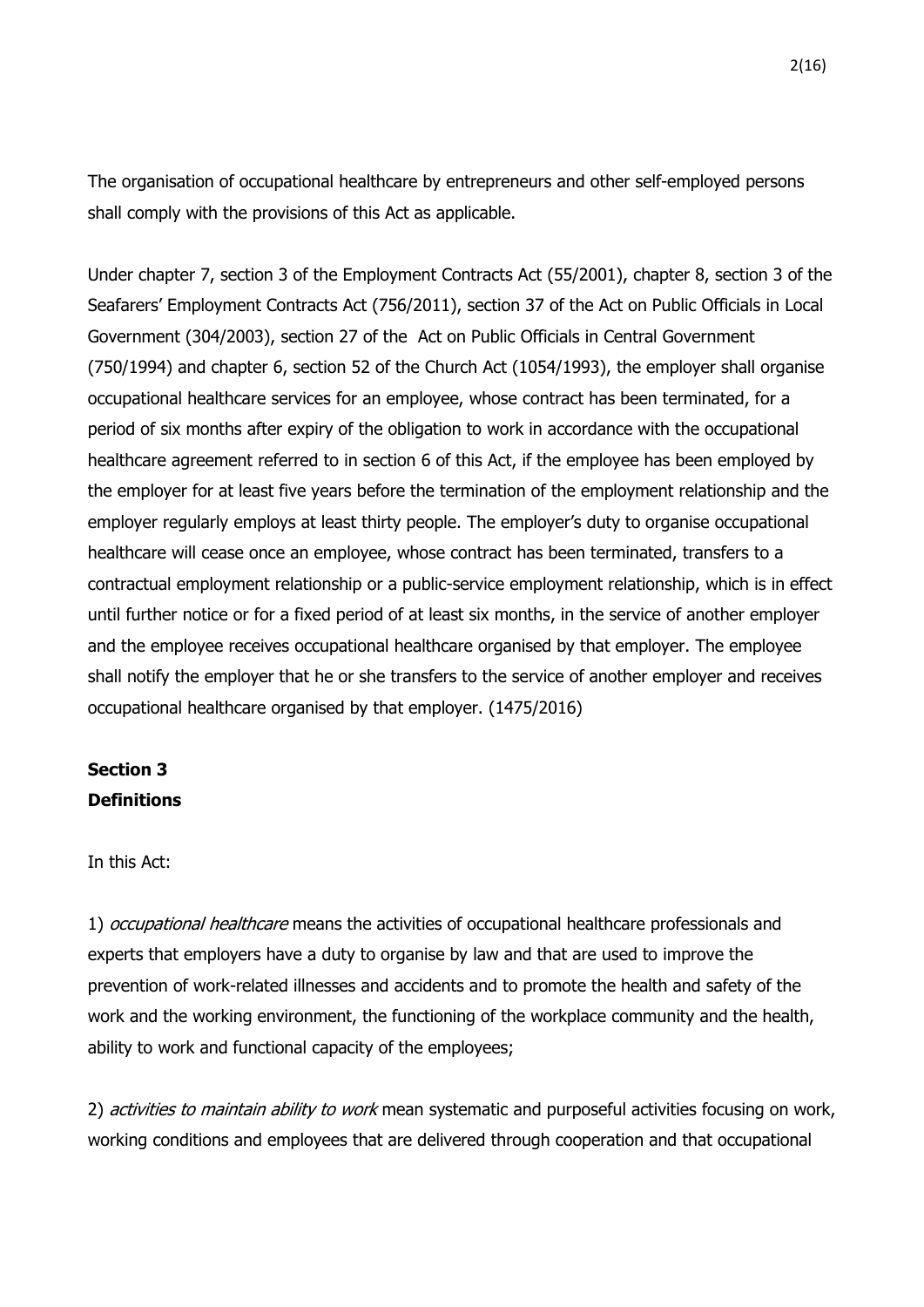healthcare uses to help promote and support the ability to work and functional capacity of those in working life;

3) *provider of occupational healthcare services* means the organisation or person that delivers the occupational healthcare that employers have a duty to organise or that they organise voluntarily under section 7 of this Act;

4) occupational healthcare professional means a healthcare professional as referred to in the Act on Healthcare Professionals (559/1994), who is qualified as an occupational healthcare specialist or as other licensed physician, a public health nurse or a physiotherapist and has the necessary training to deliver occupational healthcare; (555/2021)

Paragraph 4 as amended by Act 555/2021 enters into force on 1 January 2022. Previous form of wording:

4) occupational healthcare professional means a healthcare professional as referred to in the Act on Health Care Professionals (559/1994), who is qualified as an occupational healthcare specialist or as other licensed physician or as a public health nurse and has the necessary training to deliver occupational healthcare;

5) *occupational healthcare expert* means a person qualified as a psychologist and possessing sufficient knowledge of occupational healthcare or a person who has education and training in occupational hygiene or ergonomics or who has technical or other similar education and training and sufficient knowledge of occupational healthcare or a person who is qualified as a specialist in a medical field other than occupational healthcare; (555/2021)

Paragraph 5 as amended by Act 555/2021 enters into force on 1 January 2022. Previous form of wording:

5) *occupational healthcare expert* means a person qualified as a physiotherapist or a psychologist and possessing sufficient knowledge of occupational healthcare or a person who has education and training in occupational hygiene or ergonomics or who has technical or other similar education and training and sufficient knowledge of occupational healthcare or a person who is qualified as a specialist in a medical field other than occupational healthcare;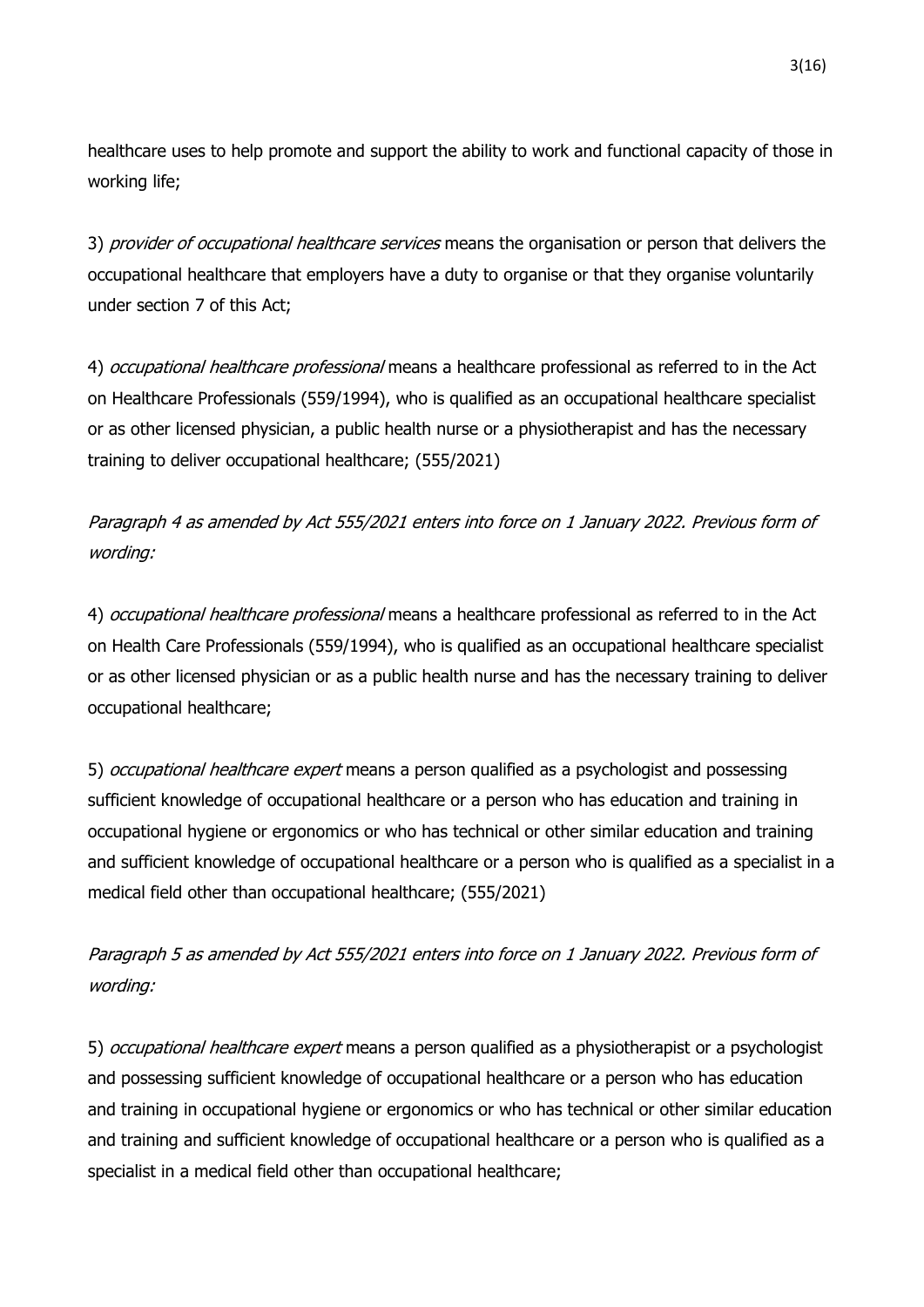6) entrepreneur or other self-employed person means a person referred to in the Self-employed Persons' Pensions Act (1272/2006) or a farmer referred to in sections 3 and 13 of the Farmers' Pensions Act (1280/2006); (1003/2008)

6a) *drug test* means a test performed to detect the presence or absence of a drug referred to in section 3, subsection 1, paragraph 5, of the Narcotics Act (373/2008) as well as a statement based on the test as to whether the jobseeker or employee has used narcotics for purposes other than medical treatment; (376/2008)

7) good occupational healthcare practice means the general principles observed in the organisation, delivery and development of occupational healthcare as provided in this Act and having regard to knowledge and experience of occupational health and the general principles of occupational healthcare.

Further provisions on the education and training referred to in subsection 1, paragraph 4, the sufficient knowledge referred to in subsection 1, paragraph 5, and the principles of implementing good occupational healthcare practice referred to in subsection 1, paragraph 7 may be laid down by government decree.

# **Chapter 2 Employers' duties**

### **Section 4**

### **Organisation of occupational healthcare**

Employers shall organise occupational healthcare at their own expense to prevent and control health hazards and risks related to work and working conditions and to protect and promote the safety, health and ability to work of the employees.

Occupational healthcare shall be organised and delivered to the extent required by the work, working arrangements, personnel and workplace conditions, and by any changes in these, as provided in this Act.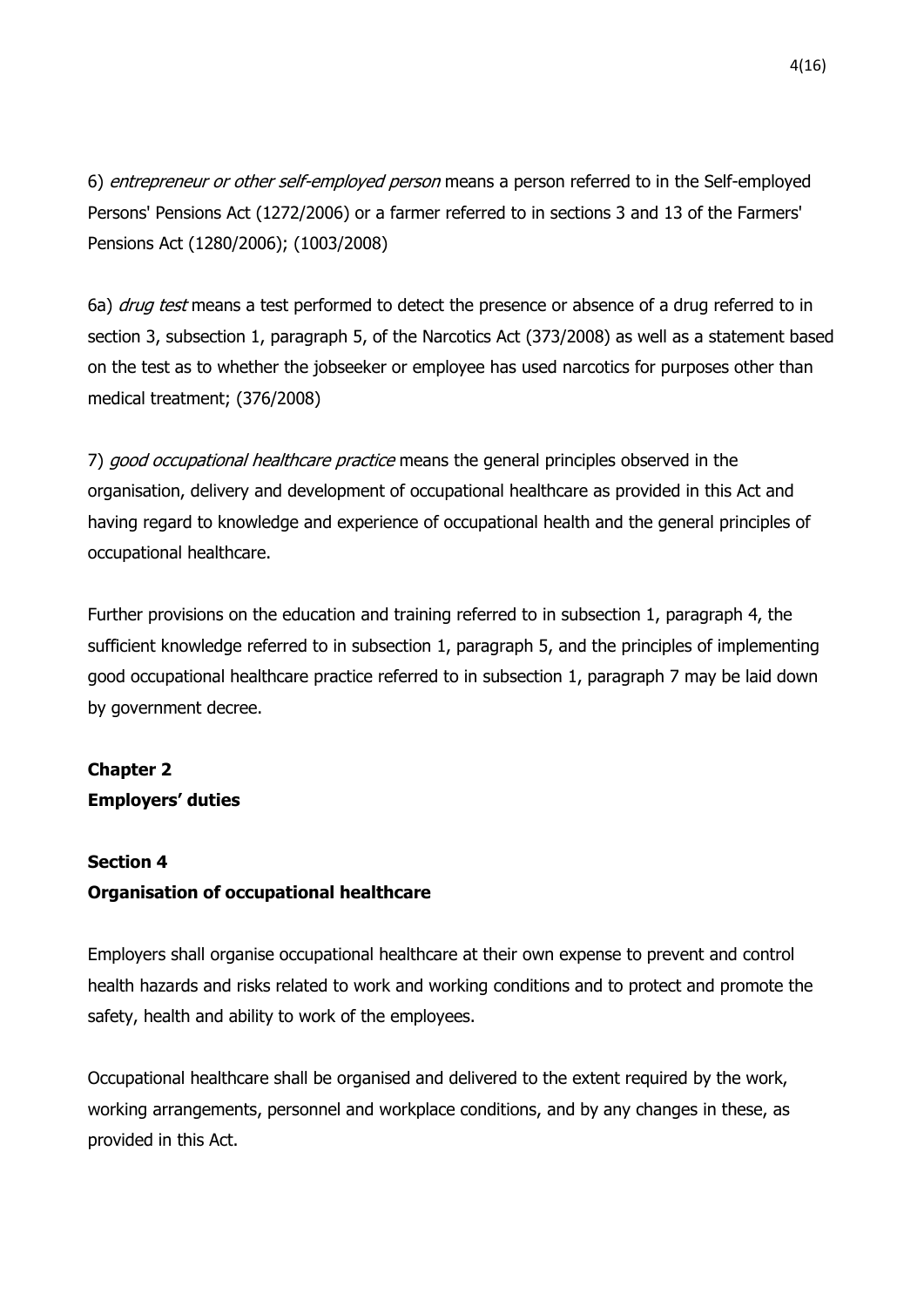### **Section 5**

### **Occupational healthcare professionals and experts**

In matters concerning the planning, delivery, development and monitoring of occupational healthcare, employers shall make sufficient use of occupational healthcare professionals and any experts that the professionals deem essential, as required for delivering occupational healthcare in accordance with good occupational healthcare practice.

Occupational healthcare professionals and experts shall be professionally independent of the employer, the employees and their representatives, and they shall possess the qualifications referred to in section 3 of this Act as well as knowledge and skills that have been maintained through sufficient continuing education.

Employers of occupational healthcare professionals and experts have a duty to ensure that the professionals and experts attend continuing education to maintain their occupational skills sufficiently often and no less than once every three years. The duty to ensure continuing education applies to even healthcare professionals who are engaged in occupational healthcare as self-employed persons.

The Ministry of Social Affairs and Health may issue instructions on the content, quality, quantity and organisation of continuing education.

### **Section 6**

### **Agreement on occupational healthcare services**

Employers and providers of occupational healthcare services shall draw up a written agreement on the organisation of occupational healthcare, which shall set out the general arrangements for occupational healthcare and the content and coverage of the services. The agreement shall be amended whenever circumstances changes fundamentally.

If employers organise occupational healthcare services themselves, they shall give a description of the points referred to in subsection 1 as appropriate.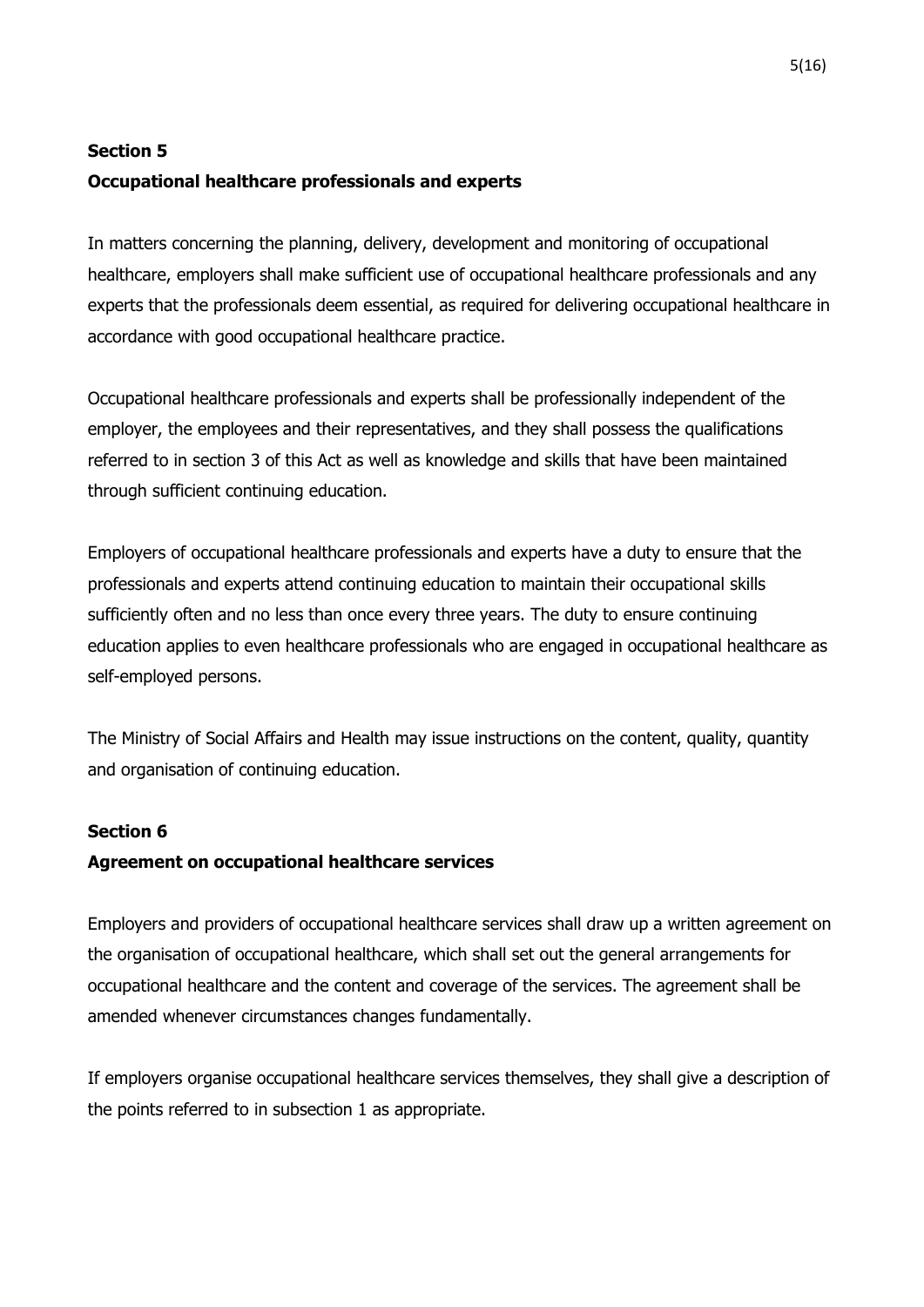Further provisions on the content of the agreement on organising occupational healthcare may be given by government decree.

### **Section 7**

### **Provision of services**

Employers may organise occupational healthcare services referred to in this Act by:

1) procuring the services they need from a health centre referred to in the Primary Healthcare Act (66/1972);

2) organising the occupational healthcare services they need themselves or together with other employers; or

3) procuring the services they need from another unit or person entitled to provide occupational healthcare services.

Providers of occupational healthcare services referred to in subsection 1, paragraphs 1–3, may also procure the laboratory and imaging services, clinical-physiological examinations and clinical neurophysiological examinations included in occupational healthcare from a unit of the hospital district or a private healthcare unit referred to in the Private Healthcare Act (152/1990).

The Public Health Act 66/1972 was repealed by Act 616/2021 that enters into force on 1 January 2023. As of 1 January 2023, see Act on the Implementation of the Reform of Health, Social and Rescue Services and on the Entry into Force of Related Legislation 616/2021.

### **Section 8 Cooperation**

In matters that concern general organisational principles and planning of occupational healthcare in workplaces, including the occupational healthcare plan, the content and coverage of occupational healthcare and the delivery and impact assessment of occupational healthcare, employers shall prepare the necessary decisions for organising occupational healthcare in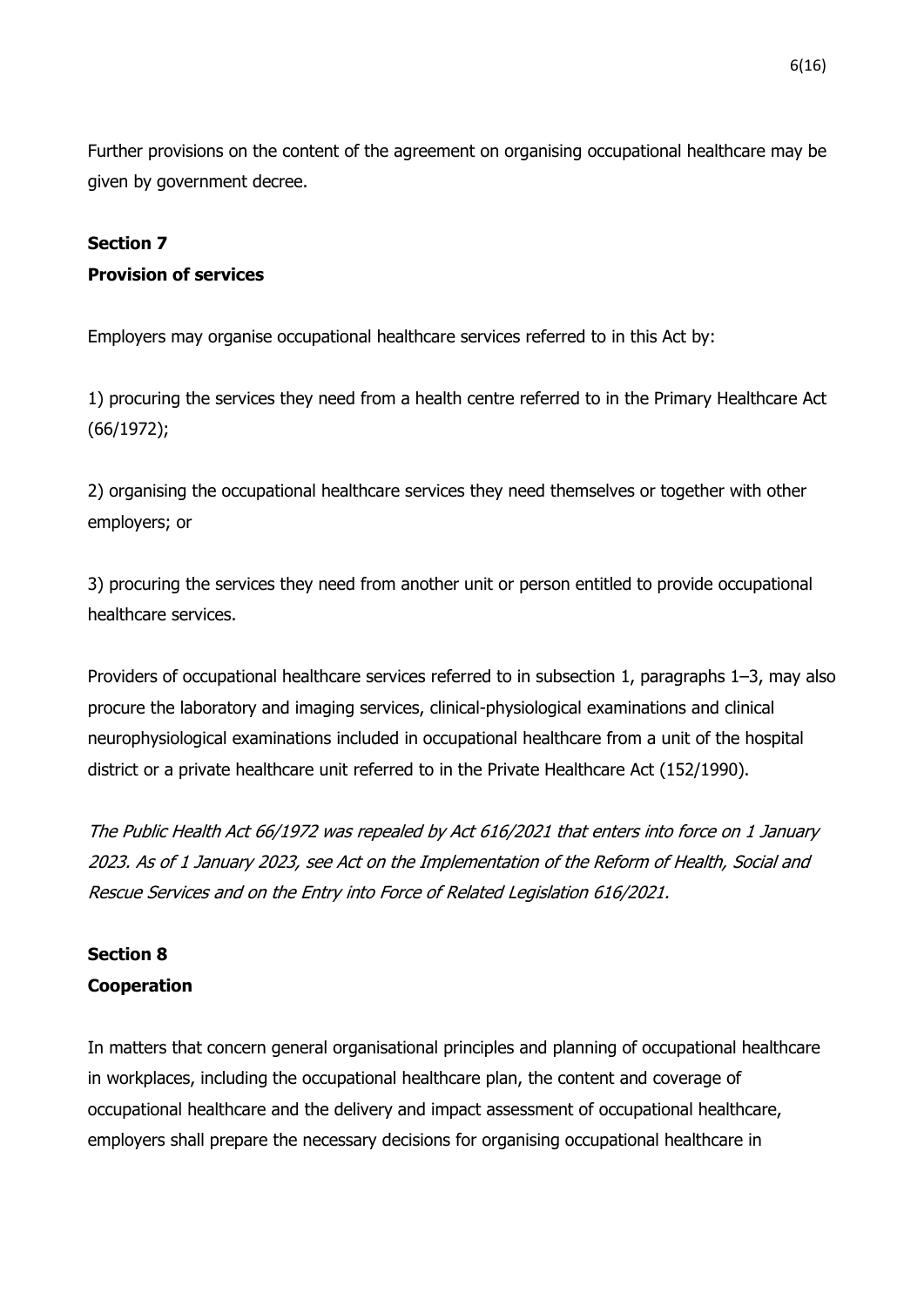cooperation with the employees or their representatives, and shall provide the employees or their representatives with the information necessary for dealing with the matters well in advance.

Before employers decide on the start of or a change in the activities referred to in sections 12 and 14 or on another matter with a material impact on the organisation of occupational healthcare, the matter shall be discussed by an occupational safety and health committee referred to in the Act on Occupational Safety and Health Enforcement and Cooperation on Occupational Safety and Health at Workplaces (44/2006) or by some other alternative cooperation procedure or, if there is no occupational safety and health committee or alternative cooperation procedure, together with an occupational safety and health representative. If no occupational safety and health representative has been elected for the workplace, the matters shall be discussed where possible with the personnel. (51/2006)

The employees and their representatives have the right to submit proposals for developing the occupational healthcare activities. The proposals and any necessary measures as a result shall be handled through cooperation as laid down in subsection 1.

#### **Section 9**

#### **Compensation for costs of occupational healthcare**

Employers, entrepreneurs and other self-employed persons are entitled to receive compensation for the costs incurred in organising occupational healthcare and other healthcare covered by this Act, as provided in the Health Insurance Act (364/1963).

What is provided in subsection 1 does not apply to the costs of drug testing. (760/2004)

The Health Insurance Act 364/1963 was repealed by the Health Insurance Act 1224/2004.

# **Section 10 Protection of employees**

If a health examination performed on an employee reveals that the employee's personal health characteristics make him or her susceptible to health hazard at work, the employee shall not be required to do such work.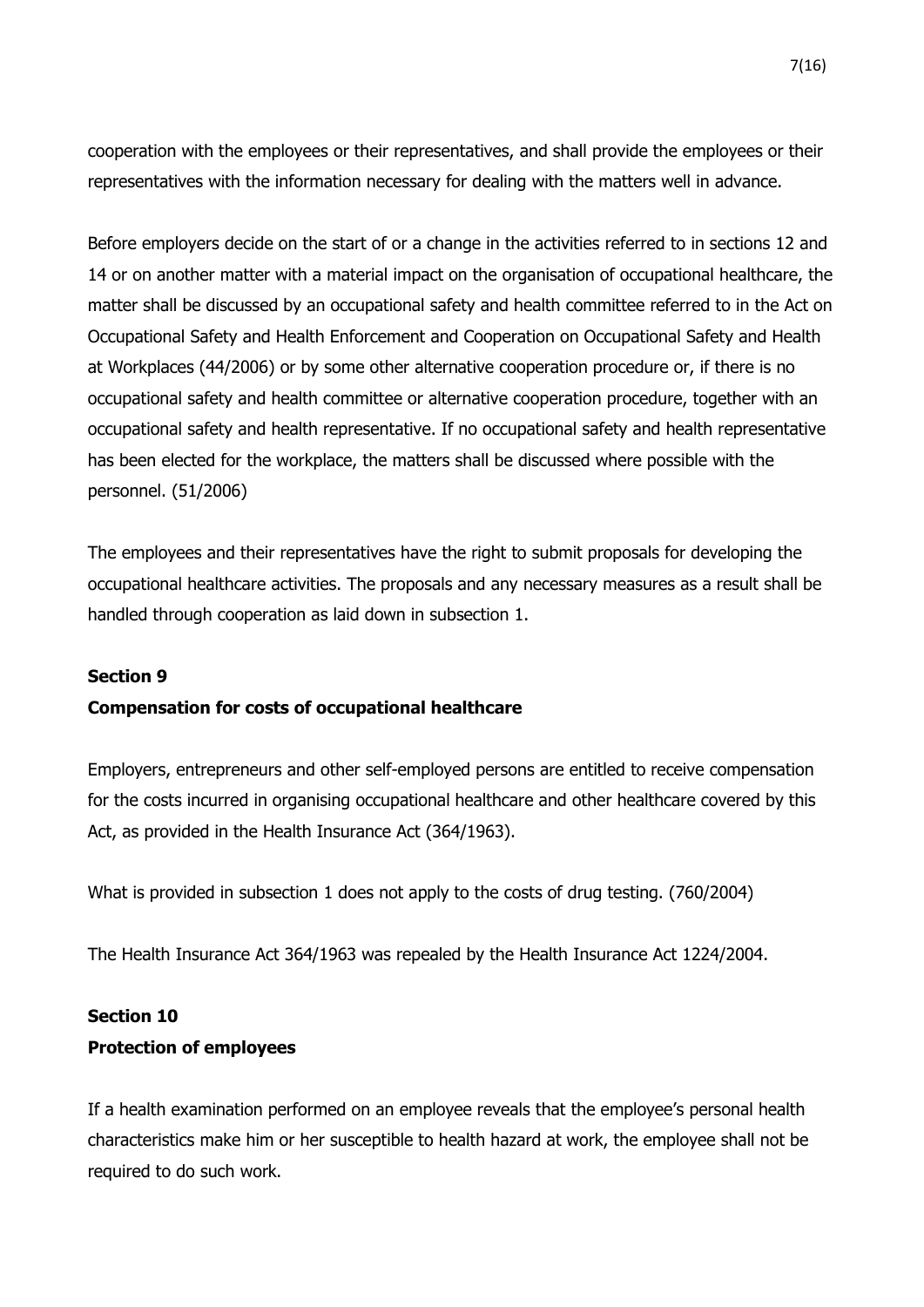# **Section 10a (20/2012) Notification of sick leave**

Employers shall notify occupational healthcare of an employee's sick leave at the latest when the absence has continued for one month for assessing the employee's ability to work and for reviewing his or her possibilities to continue working.

### **Chapter 3**

### **General principles, organisation and content of occupational healthcare**

#### **Section 11**

### **Occupational healthcare plan and substance abuse programme (760/2004)**

Employers shall have a written occupational healthcare plan, which shall include the general objectives of occupational healthcare and the occupational healthcare needs based on the conditions in the workplace alongside the measures resulting from them, having regard to what is provided in sections 1, 4 and 12. The plan shall be revised each year on the basis of workplace visits and other investigations carried out by the provider of occupational healthcare services.

The plan shall take sufficient account of the multidisciplinary knowledge available on the relationship between work and health and the health effects of work.

The occupational healthcare plan may form part of the occupational safety and health policy referred to in the Occupational Safety and Health Act or part of another development programme or plan prepared by the employer.

If drug tests referred to in section 3, subsection 1, paragraph 6a, are intended to be performed on jobseekers or employees, employers shall have a written substance abuse programme, which shall include the general objectives of the workplace and the practices observed to prevent substance abuse and to refer persons with substance abuse problems to treatment. The programme may form part of the occupational healthcare plan. Prior to approving the programme, the tasks shall be discussed in a cooperation procedure as laid down in the Act on Cooperation within Undertakings (334/2007), the Act on Cooperation in Government Agencies and Public Bodies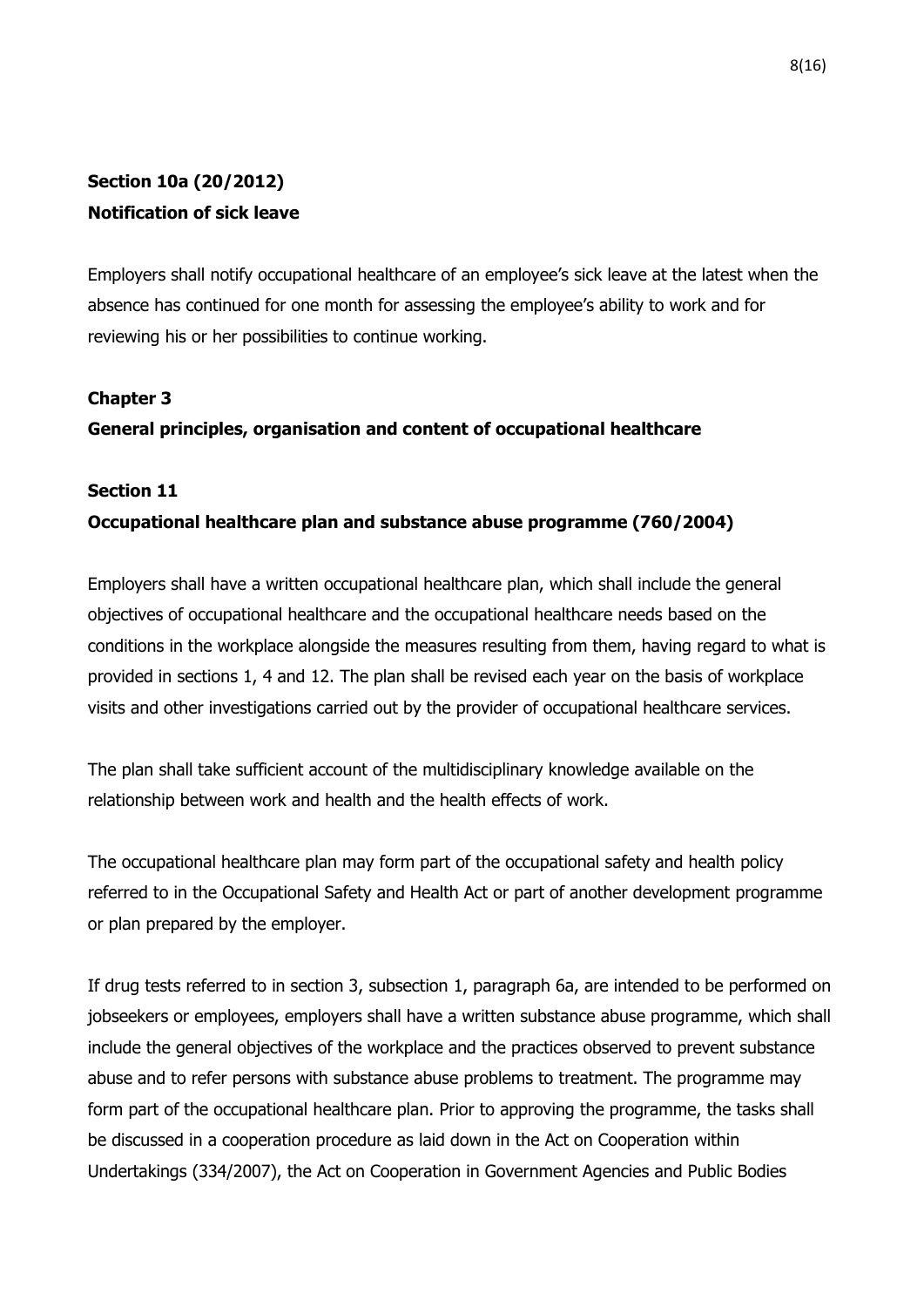(651/1988) and the Act on Cooperation between Employers and Personnel in Municipalities (449/2007). Within undertakings and bodies governed by public law other that those governed by cooperation legislation, employers shall consult the employees or their representatives before making decisions on the task-specific grounds for drug testing. (456/2007)

The Act on Cooperation in Government Agencies and Public Bodies 651/1988 was repealed by Act on Cooperation in Government Agencies and Public Bodies 1233/2013. See section 9 of Occupational Safety and Health Act 738/2002 on occupational safety and health policy and Government Decree on Drug Testing 218/2005 on drug testing. The name of Act on Cooperation between Employers and Personnel in Municipalities 449/2007 was changed by Act 631/2021, see Act on Cooperation between Employers and Personnel in Municipalities and Wellbeing Services Counties 449/2007.

# **Section 12 Content of occupational healthcare**

The occupational healthcare that employers have a duty to organise under section 4 shall include the following in accordance with good occupational healthcare practice:

1) investigating and assessing the health and safety of the work and the working conditions through repeated workplace visits and using other occupational healthcare methods, having regard to exposure agents in the workplace, workload factors, working arrangements and risk of accidents and violence, and taking these factors into account in planning the work, working methods and workspaces and when the working conditions are changing;

2) investigating, assessing and monitoring work-related health hazards and risks and the health, ability to work and functional capacity of the employees, including any special risk of illness caused by the work and the working environment, and any health examinations as a result of the above factors, having regard to each employee's personal characteristics;

3) making suggestions for action to improve the health and safety of the work, to adapt the work to the employees' abilities where necessary, to maintain and promote the employees' ability to work and functional capacity and to monitor the implementation of the suggestions for action;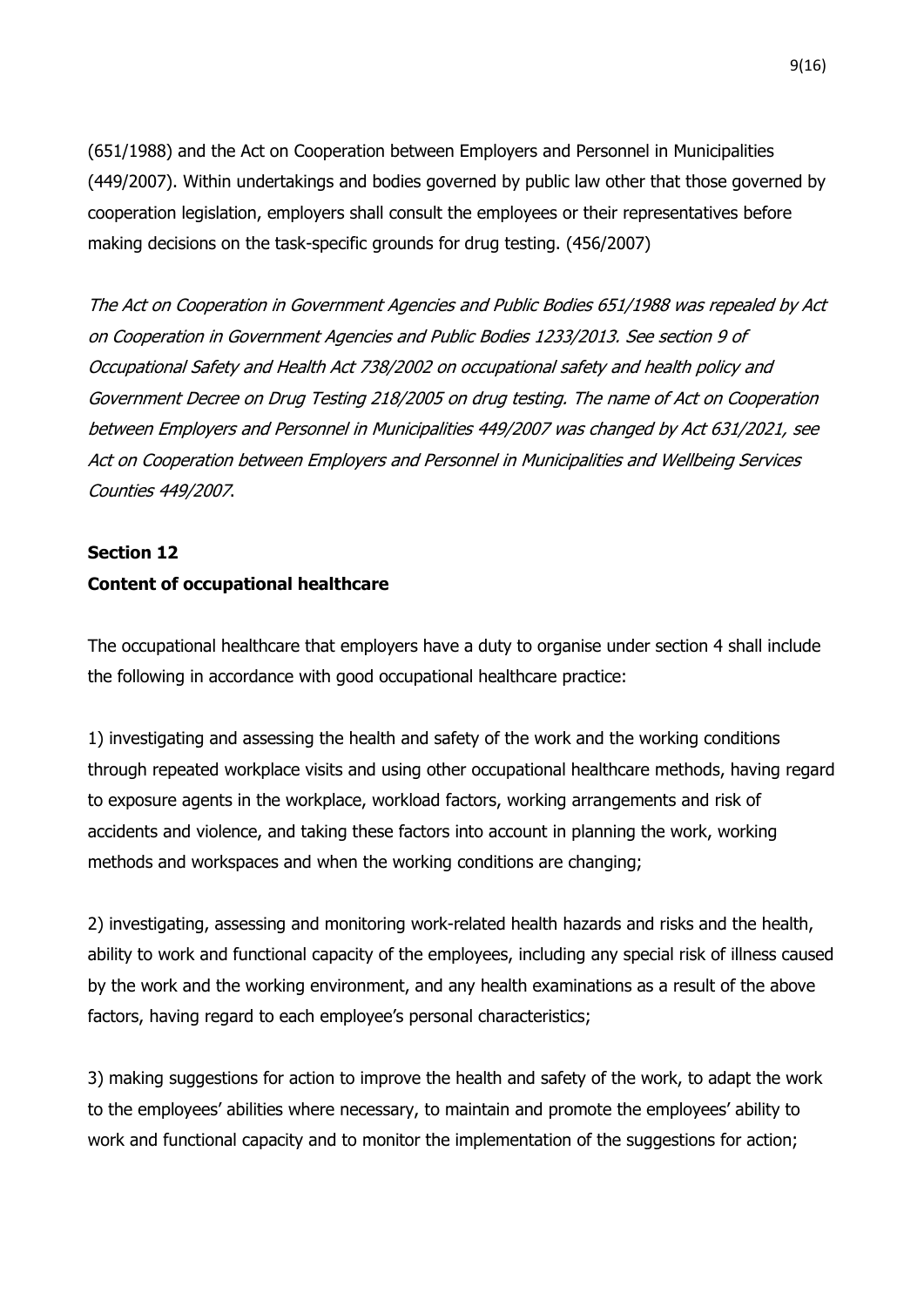4) providing information, advice and guidance in matters concerning the health and safety of the work and the health of the employees, including investigating an employee's workload if requested by the employee for good reason;

5) monitoring and promoting the ability of employees with disabilities to cope at work taking account of their health requirements, providing them advice on rehabilitation, and referring them to treatment or medical rehabilitation or vocational rehabilitation;

5a) drawing up a statement referred to in chapter 8, section 5a, of the Health Insurance Act (1224/2004) on an assessment of an employee's ability to work and possibilities to continue working. The statement shall include an assessment by occupational healthcare on the employee's remaining ability to work and a report the employer has drawn up together with the employee and occupational healthcare on the employee's possibilities to continue working; (20/2012)

6) cooperating with representatives of other healthcare services, labour administration, education administration, social insurance, social welfare services, and occupational safety and health authorities; where necessary with the different occupational healthcare providers of the employers in shared workplaces and other necessary parties;

7) participating in organising the first aid referred to in section 46 of the Occupational Safety and Health Act; (752/2002)

8) assisting in planning and delivering measures to maintain and promote ability to work that are among the occupational healthcare duties and are defined in this Act, including an investigation of the need for rehabilitation where necessary; and

9) assessing and monitoring the quality and impact of occupational healthcare activities.

The duties referred to in subsection 1 above are carried out as appropriate in cooperation with the management, line organisation, human resources administration and cooperative organisations.

Employers in shared workplaces shall cooperate, as separately provided, to investigate factors causing a special hazard or factors with widespread health implications, making use of the expertise of occupational healthcare.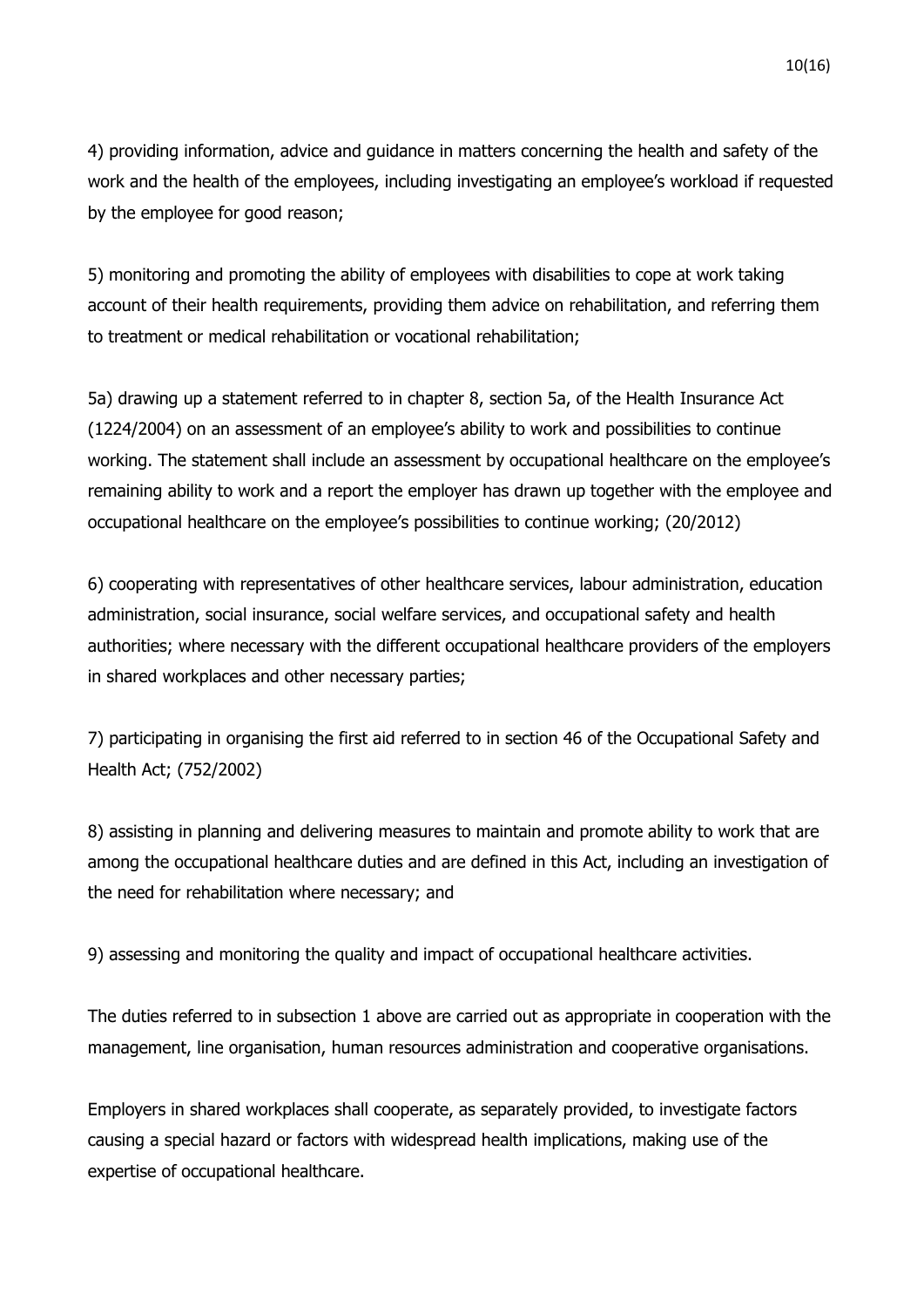Further provisions on what are considered conventional methods and means of organising the duties referred to in subsection 1 are laid down by government decree.

### **Section 13**

### **Duty of employees to undergo health examinations**

Employees may not without good cause refuse to undergo a health examination that, at the start of or at a later stage of the employment, is necessary for:

1) investigating the employee's state of health in work or in a working environment that presents a special risk of illness; or

2) investigating the employee's ability to work or functional capacity on account of the health requirements associated with the work.

Health examinations are performed in mutual agreement with employees as provided in section 6 of the Act on the Status and Rights of Patients (785/1992).

Any certificate issued based on a health examination referred to in subsection 1, paragraph 2, shall include an overall evaluation of the employee's health requirements for performing the tasks he or she is responsible for or the tasks planned to be assigned to him or her. (760/2004)

### **Section 14 Other healthcare services**

Besides the services referred to in section 12, employers may organise medical care services and other healthcare services for the employees.

Besides the services referred to in section 12, entrepreneurs and other self-employed persons may organise for themselves medical care services and other healthcare services referred to in subsection 1. (1117/2005)

### **Chapter 4**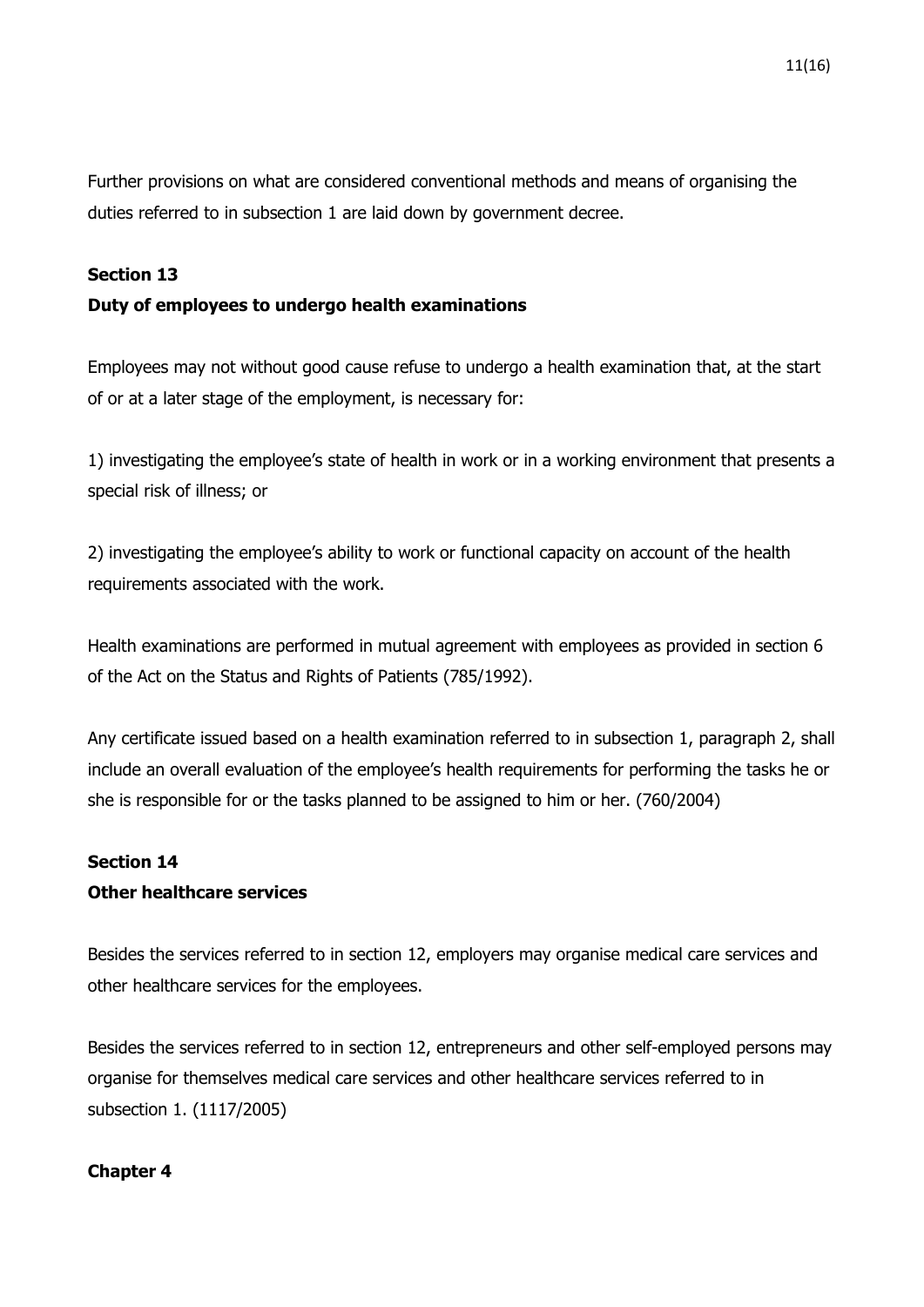### **Handling information in occupational healthcare**

#### **Section 15**

### **Duty of employers to provide information**

Employers shall provide occupational healthcare professionals and experts with information on the work, working arrangements, occupational diseases, occupational accidents, personnel, and workplace conditions, and on any changes in these, and on other comparable factors, which is needed for assessing and preventing work-related hazard or risk to the health of employees.

### **Section 16**

### **Duty of employees to provide information**

Employees shall give the provider of occupational healthcare services on request information on any health hazards they observe in their workplace.

### **Section 17**

### **Duty of providers of occupational healthcare services to give advice and information**

Providers of occupational healthcare services shall give the employees and the employers necessary information on any health hazards or risks emerging in the work and the workplace conditions and on the means of controlling them. Employees shall be given information on the health examinations performed on them by occupational healthcare and on the purpose, results and interpretation of the health examinations and on other occupational healthcare content.

The employer and the occupational safety and health committee and the occupational safety health representative in the workplace are entitled to receive from persons engaged in occupational healthcare such information these persons obtain on account of their position that is important for the health of employees and for the development of healthier workplace conditions.

# **Section 18 Disclosure of secret information**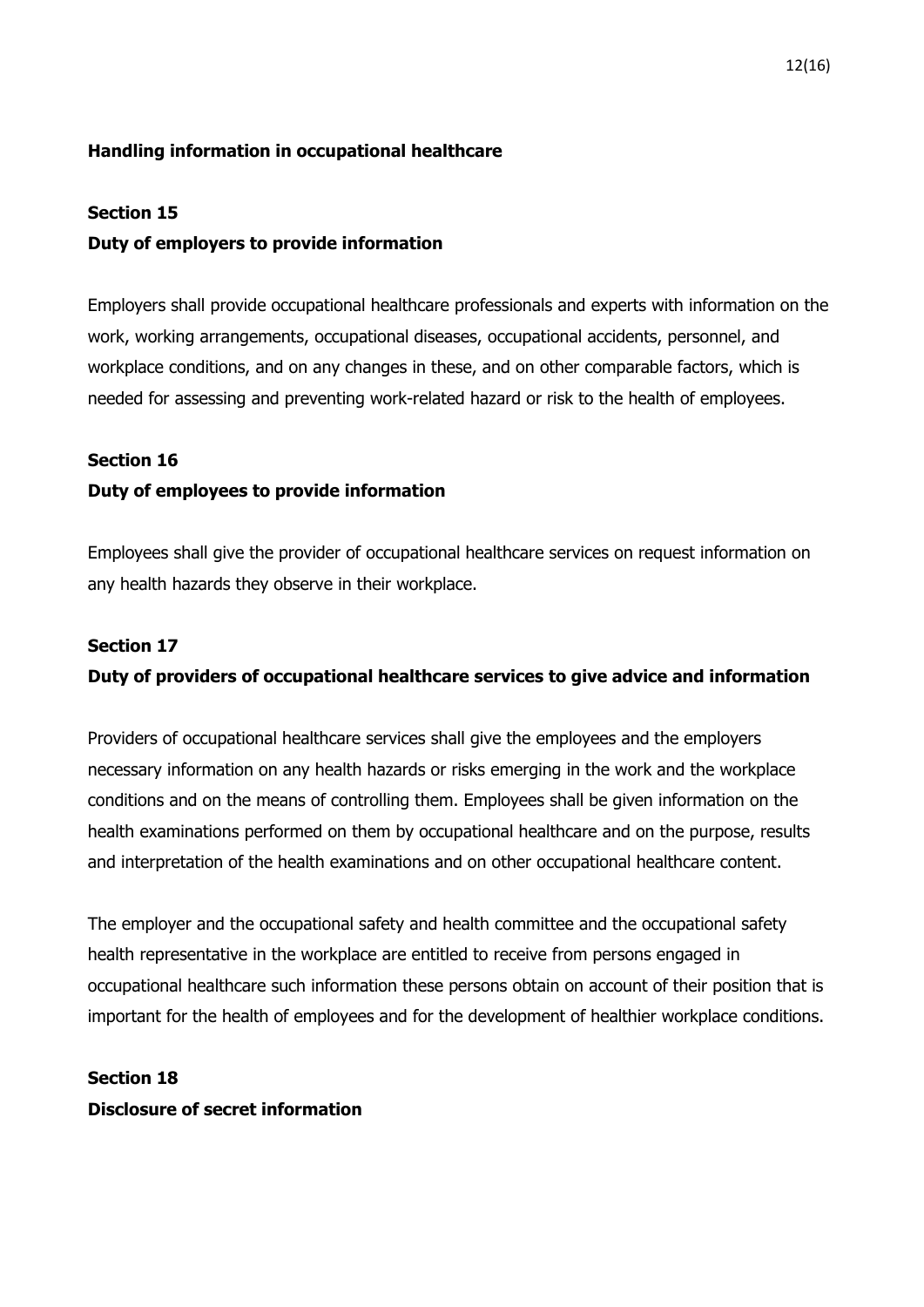Information which is to be kept secret by law may not be disclosed without the consent of the one for whose benefit the secrecy obligation has been laid down, as separately provided. Notwithstanding the provisions on the secrecy of patient documents in the Act on the Status and Rights of Patients, an occupational healthcare specialist in the service of the provider of occupational healthcare services may supply:

1) the employer, in the case of work with a special risk of illness, with a written statement on the conclusions of health examinations and on the occupational safety and health action deemed appropriate based on the conclusions, to the extent that they concern occupational safety and health and occupational healthcare;

2) a statement referred to in paragraph 1 to the competent occupational safety and health authority and the expert referred to in section 12 of the Act on Occupational Safety and Health Enforcement and Cooperation on Occupational Safety and Health at Workplaces for the purpose of enforcing occupational safety and health; and (51/2006)

3) a provider of occupational healthcare services, on his or her request for the purpose of monitoring hazards to health, with information on the health examinations performed on an employee who has been a patient and who has been engaged in work causing a special risk of illness and who has transferred to work which is similarly hazardous in the service of an employer whose occupational healthcare is the responsibility of the provider of occupational healthcare services requesting the information.

# **Section 19 (760/2004) Drug test and drug test certificate**

Any positive result from drug tests performed on jobseekers or employees shall be confirmed in a quality-controlled laboratory. Notwithstanding what is laid down elsewhere by law, those tested are always entitled to obtain the test results in writing.

Provisions on the content of a drug test certificate are laid down in the Act on the Protection of Privacy in Working Life (759/2004). The certificate shall be given to the tested person who shall forward it to the employer.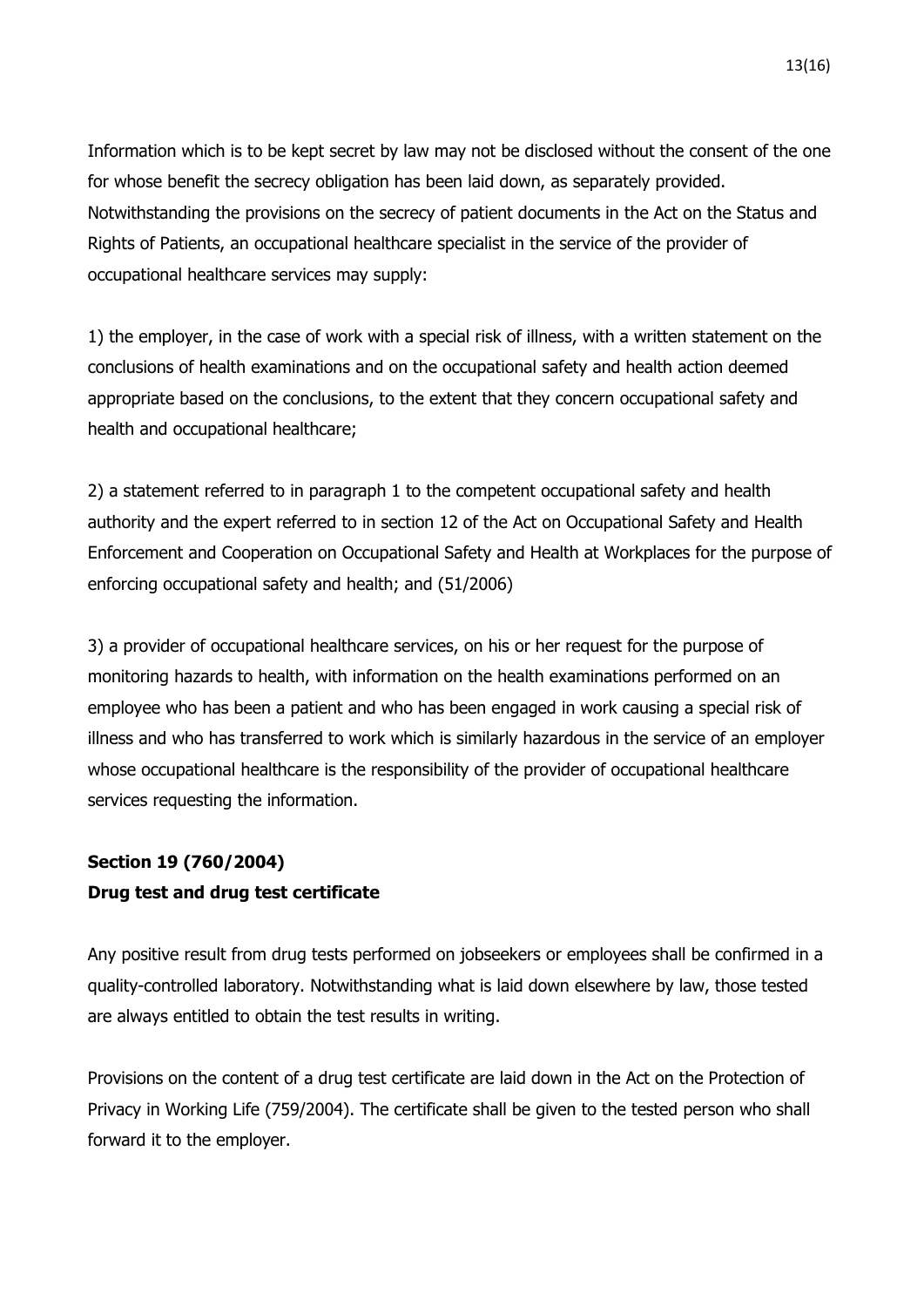Further provisions on the quality control of drug testing and on the taking, analysis and interpretation of samples for the testing in accordance with good occupational healthcare practice and the quality standards for laboratories may be given by government decree.

### **Section 20**

### **Right of authorities to obtain information**

The Ministry of Social Affairs and Health and any expert agency appointed by it are entitled to obtain the information necessary for performing their duties under this Act from the healthcare units and healthcare professionals delivering occupational healthcare services.

### **Section 21**

### **Preparing and storing occupational healthcare documents**

What is provided in the Act on the Status and Rights of Patients shall apply to the preparing and storing of patient documents in occupational healthcare.

The Ministry of Social Affairs and Health may issue instructions on the preparing of occupational healthcare documents.

# **Chapter 5**

### **Miscellaneous provisions**

# **Section 22 Advisory Board on Occupational Healthcare**

Operating in conjunction with the Ministry of Social Affairs and Health for the purposes of planning and development of occupational healthcare is the Advisory Board on Occupational Healthcare, whose composition, duties and activities are laid down in more detail by government decree.

**Section 23 Penalties**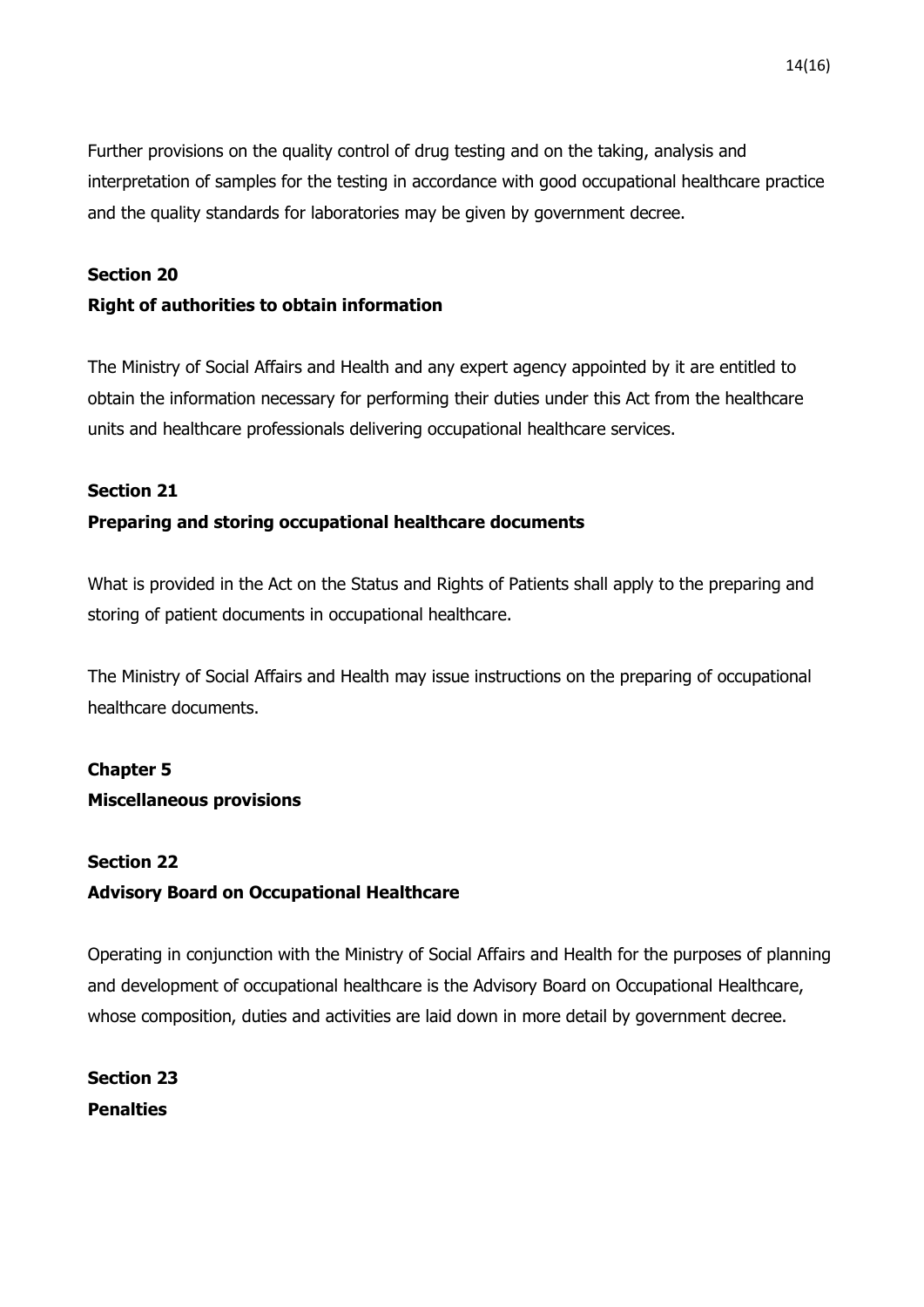15(16)

Any employer or their representative who wilfully or negligently fail to observe what is provided in section 8, subsection 2, on cooperation shall be sentenced to a fine for a violation of the duty to cooperate in occupational healthcare.

Any employer or their representative who wilfully or negligently fail to observe what is provided in section 4, subsection 1, on the organisation of occupational healthcare services or fail to comply with a decision by the competent occupational safety and health authority on the nature of the duty to organise the services shall be sentenced to a fine for neglecting to organise occupational healthcare services.

The sentence for violating occupational safety regulations, for causing a defect or fault to occur that violates the occupational safety regulations or enabling the prolonging of a situation that violates occupational safety regulations is prescribed in chapter 47, section 1, of the Criminal Code (39/1889).

Before a public prosecutor brings charges for a violation of this Act or provisions issued under it, he or she shall obtain a statement on the matter from the competent occupational safety and health authority unless that authority has reported the offence for prosecution. The public prosecutor shall notify the competent occupational safety and health authority in good time before taking the case into court.

# **Section 24 (1559/2009) Supervision**

Supervision of the activities of the health centres, the units providing occupational healthcare services and the occupational healthcare professionals who deliver the occupational healthcare which is the employer's duty to organise under this Act and provisions issued under it and medical supervision of the content of occupational healthcare services are the responsibility of the Ministry of Social Affairs and Health, the National Supervisory Authority for Welfare and Health and the Regional State Administrative Agencies, as separately provided.

Occupational safety and health authorities shall, as prescribed in the Act on Occupational Safety and Health Enforcement and Cooperation on Occupational Safety and Health at Workplaces